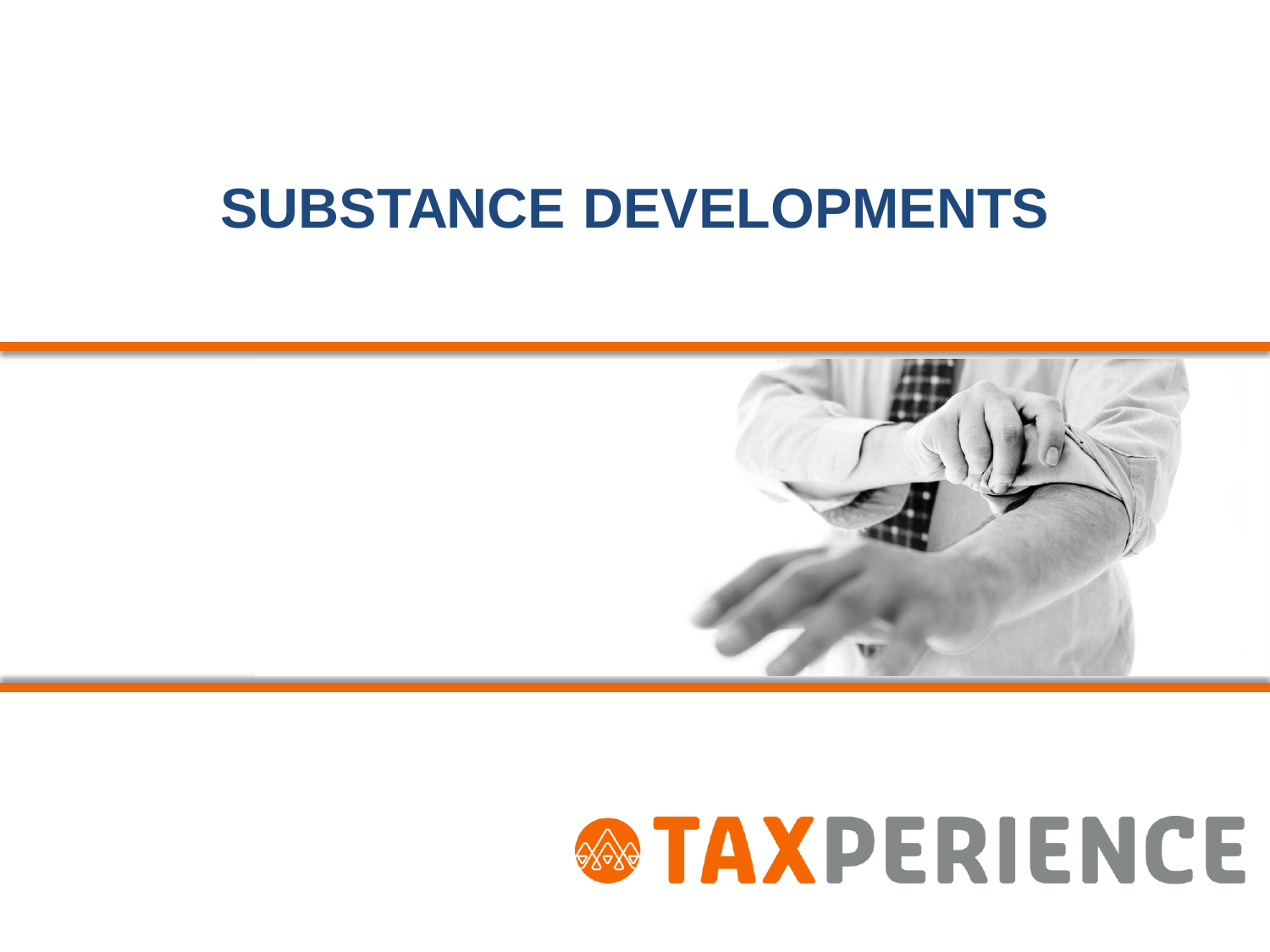#### **Taxperience - Netherlands substance requirements**

- Tax treaty developments, case law of the European Court of Justice ("ECJ"), and unilateral rules introduced by countries, all reflect that maintaining an adequate level of substance is crucial to be able to (continue to) benefit from a jurisdiction's tax system, tax treaties and eligibility to EU Directives.
- The Netherlands applies minimum substance requirements in various Dutch antiabuse rules. In the context of these rules the minimum substance requirements focus on the substance position at the level of the (lower-tier) subsidiary of the Dutch group company (Dutch CFC rules) or at the level of the (direct) shareholder of the Dutch group company (domestic exemption from Dutch dividend withholding tax, Dutch non-resident taxation rules, 2021 Dutch Withholding Tax Act on interest and royalties directly or indirectly due to low-tax jurisdictions).
	- Within the Netherlands itself the following Dutch minimum substance requirements apply to a so-called 'financial services entity' ("FSC"). An FSC is defined as a Dutch resident company whose activities in a year predominantly (for 70% or more) consist of directly or indirectly receiving and on-paying interest, royalties, rent or lease amounts to and from group companies outside the Netherlands.
		- a. At least half of the aggregate number of statutory and decision-competent board members of the taxpayer live or effectively reside in the Netherlands.
		- b. The board members living or residing in the Netherlands have adequate professional knowledge and skills to properly conduct their duties with respect to transactions involving the Dutch company and the implementation thereof.
		- c. The Dutch company should have qualified personnel at its disposal for the adequate execution and registration of the transactions entered into by that company.
		- d. The management decisions are taken in the Netherlands.
		- e. The main bank accounts of the company are held and maintained in the Netherlands (can be a non-Dutch bank account, but does need to be managed and controlled from the Netherlands)
		- f. The bookkeeping of the company needs to be performed in the Netherlands.
		- **g. Abolished per 1.1.2021** the office address of the company needs to be located in the Netherlands.
		- **h. Abolished per 1.1.2021** The Dutch company should to the best of its knowledge - not be considered a tax resident in another jurisdiction.
		- i. The Dutch company runs a genuine economic risk (as defined in Article 8c of the Dutch Corporate Income Tax Act) with respect to its intra-group financing / leasing activities.
- k. The Dutch company should have a sufficient amount of equity that is adequate in relation to the above genuine economic risk.
- **l. Newly introduced per 1.1.2021** The Dutch company incurs at least € 100,000 of wage costs for activities performed in relation to the intra-group financing or leasing activities.
	- The personnel does not need to be employed with the Dutch entity itself and it is therefore also possible to hire personnel within the group, provided that such personnel performs relevant activities.
	- Likely this wage-cost criterion will need to be satisfied at the level of each individual Dutch group company (not only (combined) at Dutch group level).
- **m. Newly introduced per 1.1.2021** The Dutch company has office space (with adequate facilities for its activities) available in the Netherlands for a period of at least 24 months from which the company also actually performs its activities.
- If an FSC does not meet these substance requirements during the entire year in which the benefits of a tax treaty or EU Directive are claimed, the Dutch tax authorities will spontaneously exchange information on the noncompliance with these requirements with local source countries, which may use this information to disallow tax treaty or EU Directive benefits.
- Other potentially relevant developments with respect to substance in the Netherlands include the following items.
	- a. As of July 1, 2019, the Dutch tax authorities no longer issue rulings to taxpayers with insufficient "economic nexus" in the Netherlands. Both the group and the Dutch company pursuing the ruling need to be engaged in operational business activities in the Netherlands.
	- b. If adopted, the Netherlands (as well as other EU Member States) will need to implement the EU Directive aimed at preventing the misuse of shell entities (ATAD 3) effective as of 1 January 2024. We refer to the next slides for more information on this proposed EU Directive.
- Contact your Taxperience tax advisor for more information to manage and prepare for these substance developments to ensure a sustainable and tax-efficient structure for the future!

# **<sup><b>@TAXPERIENCE**</sup>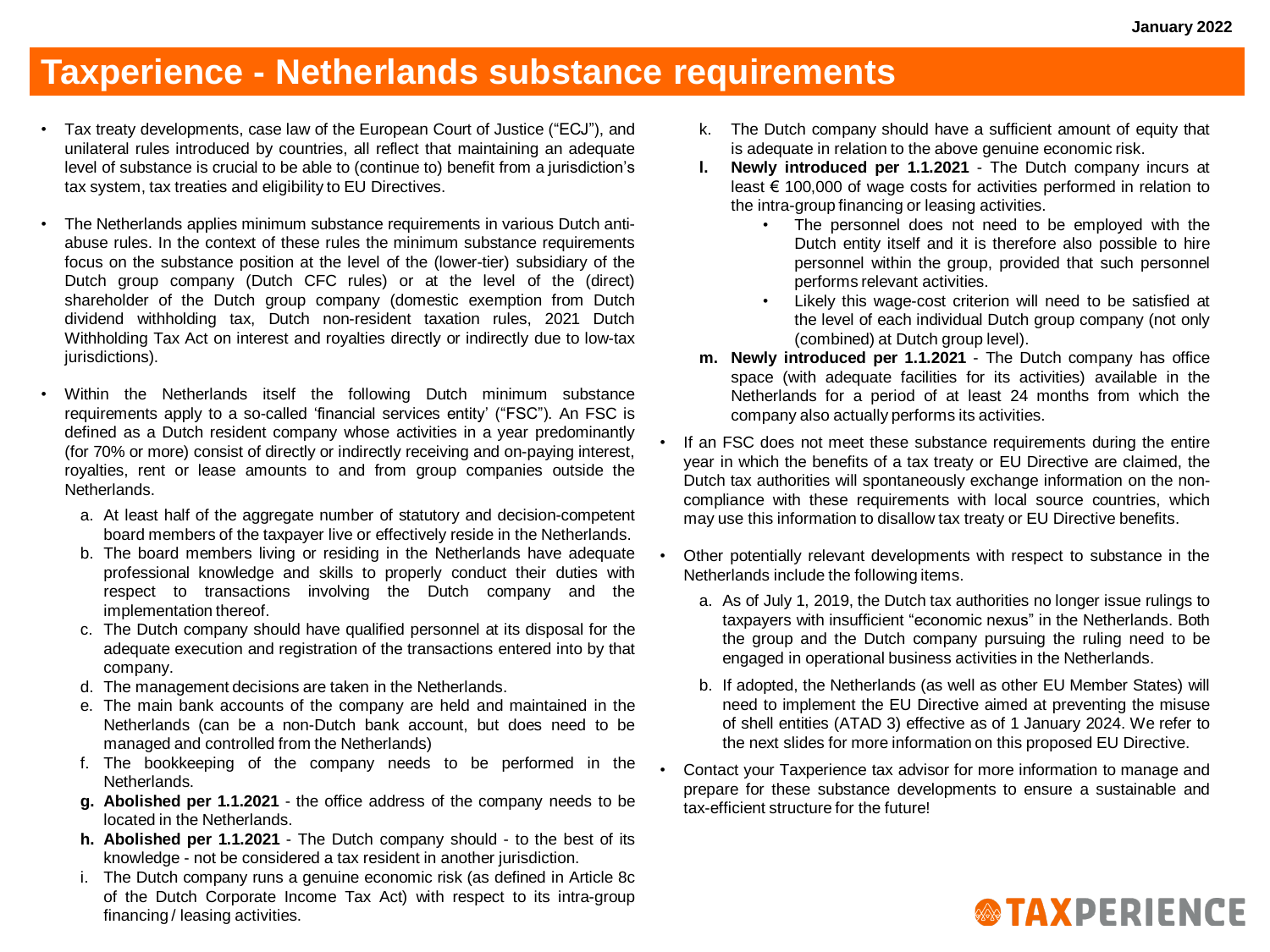## **Taxperience - EU substance requirements (ATAD 3)**

- On December 22, 2021, the European Commission published a proposal ("Proposal") for EU Anti Tax Avoidance Tax Directive 3 ("ATAD 3") laying down rules to prevent the misuse of shell entities for tax purposes.
- The Proposal does not seek to replace existing national and international rules to combat shell entity tax abuse in the EU. It aims to reinforce and complement existing measures by providing objective substance criteria to prevent tax abuse in a cross-border context. National rules shall thus continue to apply to identify shell entities not captured by this Directive.
- The Directive lays down a "substance test" to facilitate Member States to identify manifest cases of shell entities misused for tax purposes in a coordinated manner across the EU. Subject to certain upfront carve outs and subject to counter-evidence provisions, it is proposed to apply to all undertakings that are considered tax resident and are eligible to receive a tax residency certificate in a Member State (without any threshold based on revenues and regardless of the entity's legal form).
- The relevant criteria that set up the gateways aim to distinguish as at risk those undertakings that seemingly engage with cross-border activities which are geographically mobile and in addition rely on other undertakings for their own administration (in particular professional third party service providers or equivalents). While it is recognized that different activities may require a different level or type of resources, a common minimum level of resources would be expected under all circumstances.
- The scope of the Directive covers EU resident undertakings meeting the following criteria:
	- a) more than 75% of the revenues accruing to the undertaking in the preceding two tax years is relevant income;
		- Relevant income includes 'mobile income' such as income from financial assets, royalties, income from shareholdings, income from financial leasing, income from immovable property and certain movable property, income from insurance, banking and other financial activities, income from services which the undertaking has outsourced to other associated enterprises.
		- Undertakings whose book value of assets consist for more than 75% of immovable property, certain movable property, or shares, respectively, are deemed to meet this criterion.
- b) the undertaking is engaged in cross-border activity on any of the following grounds:
	- (i) more than 60% of the book value of the undertaking's assets that fall within the scope of Article 4, points (e) (immovable property) and (f) (certain movable property), of the Directive, was located outside the Member State of the undertaking in the preceding two tax years;
	- (ii) at least 60% of the undertaking's relevant income is earned or paid out via cross-border transactions;
- c) in the preceding two tax years, the undertaking outsourced the administration of day-to-day operations and the decision-making on significant functions.
- Carve-outs from the Directive apply to (i) (certain) listed companies, (ii) (certain) regulated financial undertakings (defined in the Directive), (iii) undertakings that have the main activity of holding shares in operational businesses in the same Member State while their beneficial owners are also resident for tax purposes in the same Member State; (iv) undertakings with holding activities that are resident for tax purposes in the same Member State as the undertaking's shareholder(s) or the ultimate parent entity, (v) undertakings with at least five own full-time equivalent employees or members of staff exclusively carrying out the activities generating the relevant income.
- Undertakings fulfilling above criteria are to annually declare in their tax return whether they meet the following indicators of minimum substance:
	- a) the undertaking has own premises in the Member State, or premises for its exclusive use;
	- b) the undertaking has at least one own and active bank account in the Union;
	- c) one of the following indicators:
		- i. One or more directors of the undertaking:
			- 1. are resident for tax purposes in the Member State of the undertaking, or at no greater distance from that Member State insofar as such distance is compatible with the proper performance of their duties;